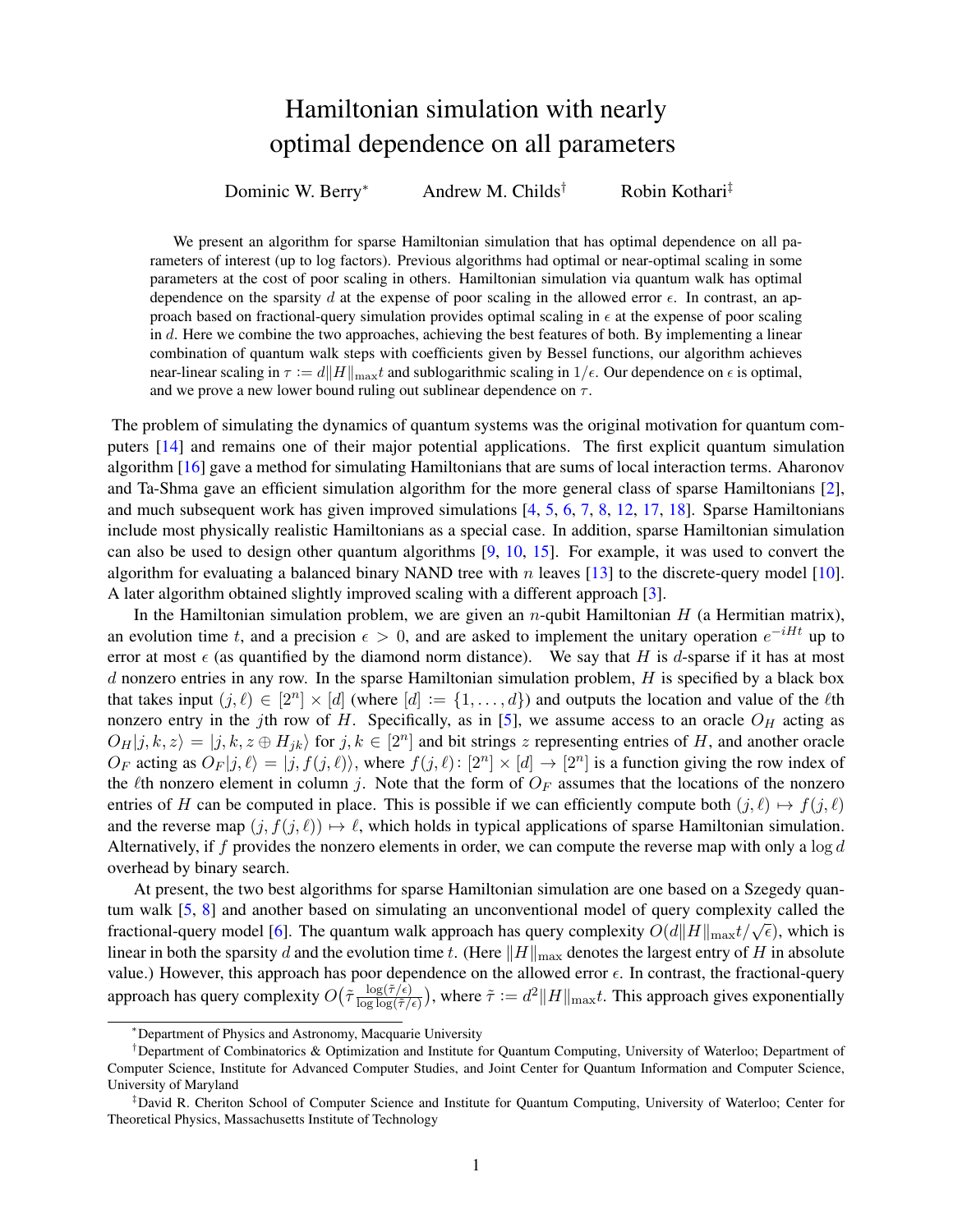better dependence on the error at the expense of quadratically worse dependence on the sparsity and logarithmically worse dependence on the evolution time. Considering the fundamental importance of quantum simulation, it is desirable to achieve the best features of both approaches.

In this work, we combine the two approaches, giving the following.

**Theorem 1.** A d-sparse Hamiltonian H acting on n qubits can be simulated for time t within error  $\epsilon$  with

<span id="page-1-0"></span>
$$
O\left(\tau \frac{\log(\tau/\epsilon)}{\log \log(\tau/\epsilon)}\right) \tag{1}
$$

*queries and*

$$
O\left(\tau[n + \log(\tau/\epsilon)] \frac{\log(\tau/\epsilon)}{\log \log(\tau/\epsilon)}\right)
$$
 (2)

*additional 2-qubit gates, where*  $\tau := d||H||_{\text{max}}t$ .

This result provides a strict improvement over the method of [\[6\]](#page-3-5), removing a factor of d in  $\tau$ , and thus providing near-linear instead of superquadratic dependence on d.

We also prove a lower bound showing that any algorithm must use  $\Omega(\tau)$  queries. While a lower bound of  $\Omega(t)$  was known previously [\[4\]](#page-3-3), our new lower bound shows that the complexity must be at least linear in the product of the sparsity and the evolution time. Our proof is similar to a previous limitation on the ability of quantum computers to simulate non-sparse Hamiltonians [\[11\]](#page-3-14): by replacing each edge in the graph of the Hamiltonian by a complete bipartite graph  $K_{d,d}$ , we effectively boost the strength of the Hamiltonian by a factor of  $d$  at the cost of increasing the sparsity by a factor of  $d$ . Combining this result with the error-dependent lower bound of Ref. [\[6\]](#page-3-5), we find a lower bound as follows.

<span id="page-1-1"></span>**Theorem 2.** For any  $\epsilon, t > 0$ , integer  $d \geq 2$ , and fixed value of  $||H||_{\text{max}}$ , there exists a d-sparse Hamiltonian H such that simulating H for time t with precision  $\epsilon$  requires  $\Omega(\tau + \frac{\log(1/\epsilon)}{\log \log(1/\epsilon)})$  $\frac{\log(1/\epsilon)}{\log\log(1/\epsilon)}$ ) queries.

Thus our result is near-optimal in either  $\tau$  or  $\epsilon$  on its own. However, our upper bound [\(1\)](#page-1-0) has a product, whereas the lower bound [\(2\)](#page-1-1) has a sum. It remains unclear how to close the gap between these bounds. Intriguingly, a slight modification of our technique gives another algorithm with the following complexity.

<span id="page-1-2"></span>**Theorem 3.** For any  $\alpha \in (0,1]$ , a d-sparse Hamiltonian H acting on n qubits can be simulated for time t within error  $\epsilon$  with  $O(\tau^{1+\alpha/2} + \tau^{1-\alpha/2} \log(1/\epsilon))$  queries.

This result provides a nontrivial tradeoff between the parameters t, d, and  $\epsilon$ , and suggests that further improvements to such tradeoffs may be possible.

**Overview of algorithms.** Our algorithm uses a Szegedy quantum walk as in Refs. [\[5,](#page-3-4) [8\]](#page-3-7), but with a linear combination of different numbers of steps. Such an operation can be implemented using techniques that were developed to simulate the fractional-query model [\[6\]](#page-3-5). This allows us to introduce a desired phase more accurately than with the phase estimation approach of  $[5, 8]$  $[5, 8]$  $[5, 8]$ . As in  $[6]$ , we first implement the approximated evolution for some time interval with some amplitude and then use oblivious amplitude amplification to make the implementation deterministic, facilitating simulations for longer times.

References [\[5,](#page-3-4) [8\]](#page-3-7) define a quantum walk step U that depends on the Hamiltonian H to be simulated. This operation can be implemented using a state preparation procedure that only requires one call to the sparse Hamiltonian oracle, avoiding the need to decompose  $H$  into terms as in product-formula approaches. The walk takes place in an enlarged state space that includes two copies of the space acted on by  $H$ . Each eigenstate of H is mapped onto a superposition of two eigenstates  $|\mu_{+}\rangle$  of the quantum walk step U.

The relevant eigenvalues  $\mu_{\pm}$  of U are related to the eigenvalues  $\lambda$  of H via  $\mu_{\pm} = \pm e^{\pm i \arcsin(\lambda/Xd)}$ , where  $X \geq ||H||_{\text{max}}$  is a parameter that can be increased to create a lazy quantum walk. For small  $\lambda/Xd$ , the steps of the quantum walk for either  $\mu_+$  or  $\mu_-$  yield a phase factor that is nearly proportional to that for the Hamiltonian evolution. However, the phase deviates from the desired value since the function  $arcsin(x)$ is not precisely linear about  $x = 0$ .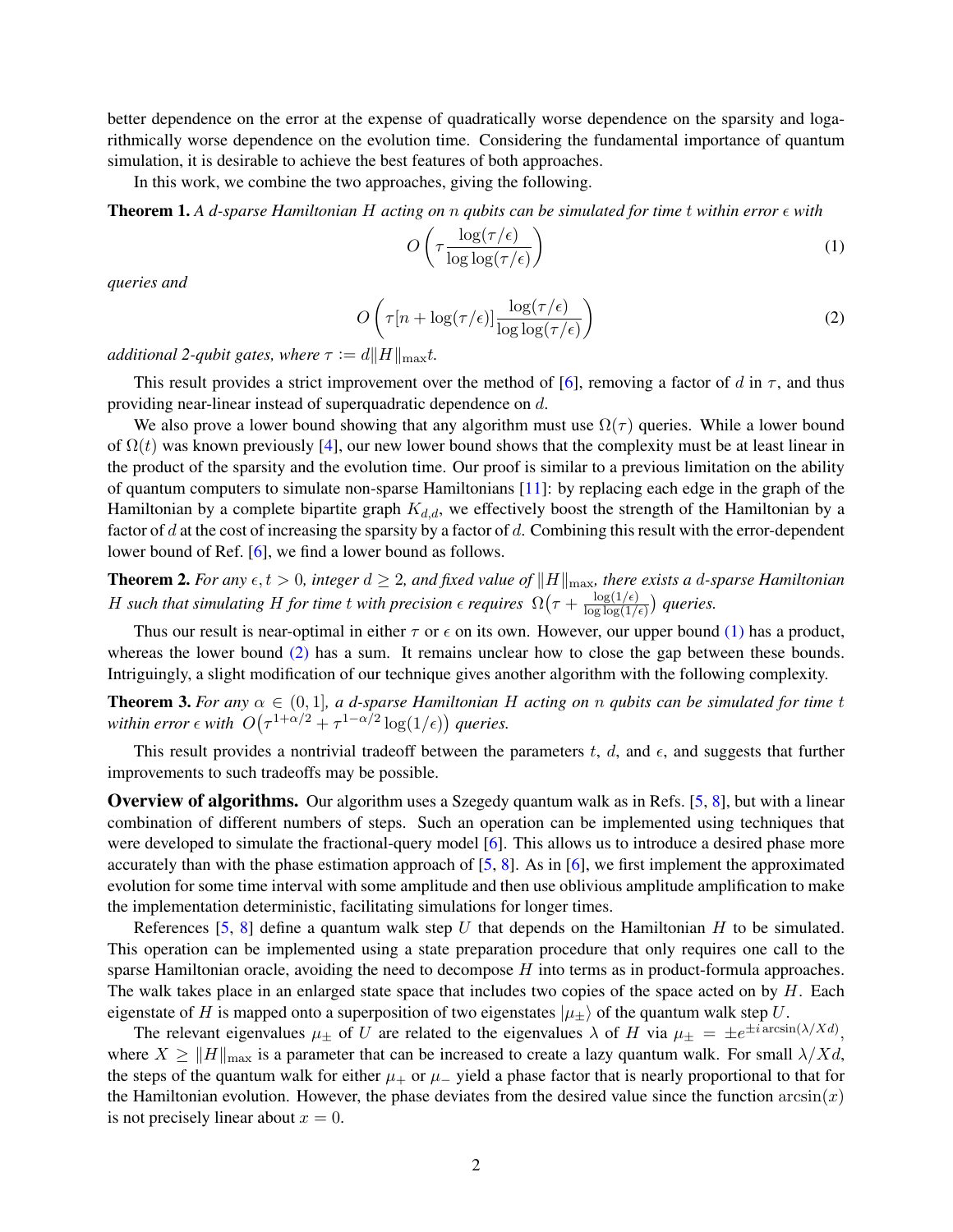An obvious way to increase the accuracy is to increase X above its minimum value of  $||H||_{\text{max}}$ . However, the number of steps of the quantum walk is  $O(tXd)$ , so increasing X results in a less efficient simulation. Another approach is to use phase estimation to correct the phase factor  $[5, 8]$  $[5, 8]$  $[5, 8]$ , but this approach still gives polynomial dependence on  $1/\epsilon$ .

Instead, we propose using a superposition of steps of the quantum walk to effectively linearize the arcsin function. Specifically, rather than applying U, we apply  $V_k := \sum_{m=-k}^{k} a_m U^m$  for some coefficients  $a_{-k}, \ldots, a_k$ . We show that the coefficients can be chosen by considering the generating function for the Bessel function [\[1,](#page-3-15) 9.1.41],

$$
\sum_{m=-\infty}^{\infty} J_m(z) \mu_{\pm}^m = \exp\left[\frac{z}{2}\left(\mu_{\pm} - \frac{1}{\mu_{\pm}}\right)\right] = e^{i\lambda z/Xd},\tag{3}
$$

where the second equality follows from the relationship between  $\lambda$  and  $\mu_{\pm}$  (note in particular that  $\mu_{+}$  – 1  $\frac{1}{\mu_+} = \mu_- - \frac{1}{\mu_-}$  $\frac{1}{\mu_-}$ ). Thus the ability to perform the operation  $\sum_{m=-\infty}^{\infty} J_m(-x)U^m$  would allow us to exactly implement the evolution under H for time  $x/Xd$ . Remarkably, the coefficients required in the expansion are the same for both  $\mu_+$  and  $\mu_-$ , so there is no need to distinguish the spaces. By truncating the sum to some finite range  $\{-k, \ldots, k\}$ , we obtain an expression in which each term can be performed using at most k queries. Because the Bessel function falls off exponentially for large  $|m|$ , we can obtain error at most  $\epsilon$  with a cutoff k that is only logarithmic in  $1/\epsilon$ .

 $\sum_{n=1}^{k}$ To perform  $V_k$ , we prepare ancilla qubits in a superposition state  $|\chi_k\rangle$ , then perform a controlled operation  $_{m=-k}^{k}$   $|m\rangle\langle m|\otimes U^{m}$ . Following a projective measurement that gives result  $|\chi_{k}\rangle$ , the operation is  $V_{k}$  with success probability approximately  $1/a^2$ , where  $a := \sum_{m=-k}^{k} |a_m|$ . Rather than using  $V_k$  to implement evolution over the entire time, we break the time up into "segments" and use  $V_k$  to achieve the time evolution for each segment. The probability of success may be boosted to 1 using the oblivious amplitude amplification procedure introduced in Ref. [\[6\]](#page-3-5). Such an exact implementation enables many segments to be performed consecutively with complexity linear in the number of segments.

The complexity of our algorithm is the number of segments  $(tXd/x)$  times the complexity for each segment  $(k)$  times the number of steps needed for oblivious amplitude amplification  $(a)$ . We have some freedom in choosing  $x$ , which controls the amount of evolution time simulated by each segment. To obtain near-linear dependence on the evolution time t, we choose  $x = O(1)$ . Then amplitude amplification requires  $O(1)$  steps, and the number of segments needed is  $O(\tau)$ , giving the linear factor in [\(1\).](#page-1-0) The value of k needed to achieve overall error at most  $\epsilon$  is logarithmic in  $\tau/\epsilon$ , yielding the logarithmic factor in [\(1\).](#page-1-0)

An alternative approach is to use a larger segment that scales with  $\tau$ . Choosing  $x = \tau^{\alpha}$  for  $\alpha \in (0, 1]$ , we need  $k = O(\tau^{\alpha} + \log(1/\epsilon))$ . Then we require  $O(\tau^{1-\alpha})$  segments and  $O(\tau^{\alpha/2})$  steps of amplitude amplification, giving the scaling presented in [Theorem 3.](#page-1-2)

**Discussion.** Our technique for Hamiltonian simulation combines ideas from quantum walks and fractionalquery simulation to provide improved performance over both previous techniques. As a result, it provides near-optimal scaling in all parameters of interest. In particular, the scaling is only slightly superlinear in  $\tau = d||H||_{\text{max}}$ , whereas we have proven that linear scaling is optimal. Furthermore, the method has sublogarithmic scaling in the allowed error, which was proven to be optimal in Ref. [\[6\]](#page-3-5).

Nevertheless, there is still a gap between the complexity of our algorithm and the lower bound in [\(2\),](#page-1-1) as they involve different tradeoffs between  $\tau$  and  $\epsilon$ . It remains open whether the performance can be further improved, perhaps to give performance similar to  $(2)$ , although we can rule out scaling strictly as in  $(2)$ .

Our technique can potentially be used for the more general task of operation conversion, in which we use one quantum operation to implement another. In our work, we convert a step of a quantum walk to Hamiltonian evolution, whereas in Ref. [\[15\]](#page-3-11) the task is to convert Hamiltonian evolution to an inverse. One approach to operation conversion is to use phase estimation. Here we have shown that a superposition of operations can provide far better performance.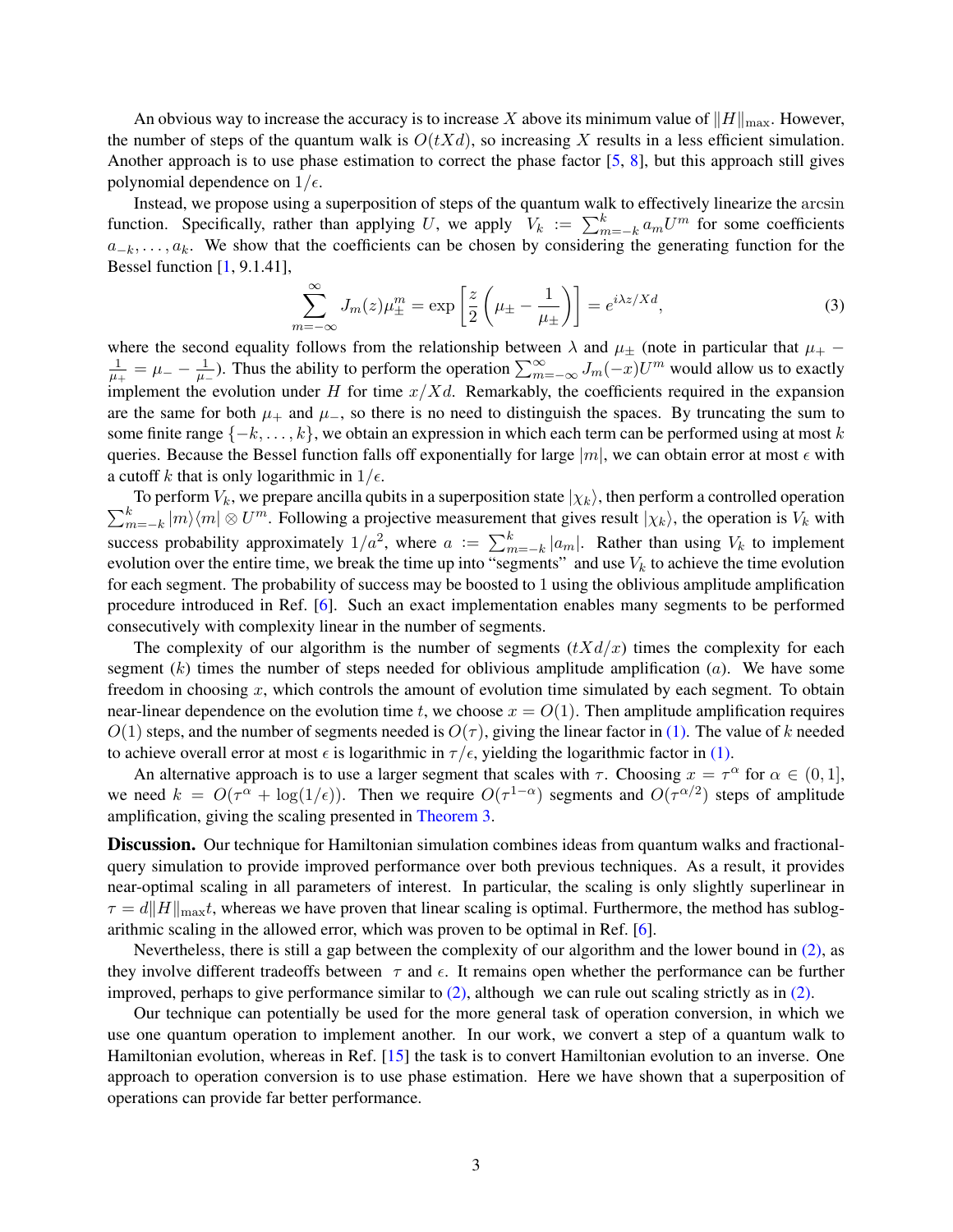## References.

- <span id="page-3-15"></span>[1] Milton Abramowitz and Irene A. Stegun, *Handbook of mathematical functions*, National Bureau of Standards, 1964.
- <span id="page-3-2"></span>[2] Dorit Aharonov and Amnon Ta-Shma, *Adiabatic quantum state generation and statistical zero knowledge*, Proceedings of the 35th ACM Symposium on Theory of Computing, pp. 20–29, 2003, [arXiv:quant-ph/0301023.](http://arxiv.org/abs/arXiv:quant-ph/0301023)
- <span id="page-3-13"></span>[3] Andris Ambainis, Andrew M. Childs, Ben W. Reichardt, Robert Špalek, and Shengyu Zhang, Any AND-*OR formula of size* N *can be evaluated in time*  $N^{1/2+o(1)}$  *on a quantum computer*, SIAM Journal on Computing 39 (2010), no. 6, 2513–2530, [arXiv:quant-ph/0703015](http://arxiv.org/abs/arXiv:quant-ph/0703015) and [arXiv:0704.3628.](http://arxiv.org/abs/arXiv:0704.3628)
- <span id="page-3-3"></span>[4] Dominic W. Berry, Graeme Ahokas, Richard Cleve, and Barry C. Sanders, *Efficient quantum algorithms for simulating sparse Hamiltonians*, Communications in Mathematical Physics 270 (2007), no. 2, 359– 371, [arXiv:quant-ph/0508139.](http://arxiv.org/abs/arXiv:quant-ph/0508139)
- <span id="page-3-4"></span>[5] Dominic W. Berry and Andrew M. Childs, *Black-box Hamiltonian simulation and unitary implementation*, Quantum Information and Computation 12 (2012), no. 1–2, 29–62, [arXiv:0910.4157.](http://arxiv.org/abs/arXiv:0910.4157)
- <span id="page-3-5"></span>[6] Dominic W. Berry, Andrew M. Childs, Richard Cleve, Robin Kothari, and Rolando D. Somma, *Exponential improvement in precision for simulating sparse Hamiltonians*, Proceedings of the 46th ACM Symposium on Theory of Computing, pp. 283–292, 2014, [arXiv:1312.1414.](http://arxiv.org/abs/arXiv:1312.1414)
- <span id="page-3-6"></span>[7] Andrew M. Childs, *Quantum information processing in continuous time*, Ph.D. thesis, Massachusetts Institute of Technology, 2004.
- <span id="page-3-7"></span>[8] , *On the relationship between continuous- and discrete-time quantum walk*, Communications in Mathematical Physics 294 (2010), no. 2, 581–603, [arXiv:0810.0312.](http://arxiv.org/abs/arXiv:0810.0312)
- <span id="page-3-9"></span>[9] Andrew M. Childs, Richard Cleve, Enrico Deotto, Edward Farhi, Sam Gutmann, and Daniel A. Spielman, *Exponential algorithmic speedup by quantum walk*, Proceedings of the 35th ACM Symposium on Theory of Computing, pp. 59–68, 2003, [arXiv:quant-ph/0209131.](http://arxiv.org/abs/arXiv:quant-ph/0209131)
- <span id="page-3-10"></span>[10] Andrew M. Childs, Richard Cleve, Stephen P. Jordan, and David Yonge-Mallo, *Discrete-query quantum algorithm for NAND trees*, Theory of Computing 5 (2009), no. 5, 119–123, [arXiv:quant-ph/0702160.](http://arxiv.org/abs/arXiv:quant-ph/0702160)
- <span id="page-3-14"></span>[11] Andrew M. Childs and Robin Kothari, *Limitations on the simulation of non-sparse Hamiltonians*, Quantum Information and Computation 10 (2010), no. 7-8, 669–684, [arXiv:0908.4398.](http://arxiv.org/abs/arXiv:0908.4398)
- <span id="page-3-8"></span>[12] Andrew M. Childs and Nathan Wiebe, *Hamiltonian simulation using linear combinations of unitary operations*, Quantum Information and Computation 12 (2012), no. 11-12, 901–924, [arXiv:1202.5822.](http://arxiv.org/abs/arXiv:1202.5822)
- <span id="page-3-12"></span>[13] Edward Farhi, Jeffrey Goldstone, and Sam Gutmann, *A quantum algorithm for the Hamiltonian NAND tree*, Theory of Computing 4 (2008), no. 8, 169–190, [arXiv:quant-ph/0702144.](http://arxiv.org/abs/arXiv:quant-ph/0702144)
- <span id="page-3-0"></span>[14] Richard P. Feynman, *Simulating physics with computers*, International Journal of Theoretical Physics 21 (1982), no. 6–7, 467–488.
- <span id="page-3-11"></span>[15] Aram W. Harrow, Avinatan Hassidim, and Seth Lloyd, *Quantum algorithm for linear systems of equations*, Physical Review Letters 103 (2009), no. 15, 150502, [arXiv:0811.3171.](http://arxiv.org/abs/arXiv:0811.3171)
- <span id="page-3-1"></span>[16] Seth Lloyd, *Universal quantum simulators*, Science 273 (1996), no. 5278, 1073–1078.